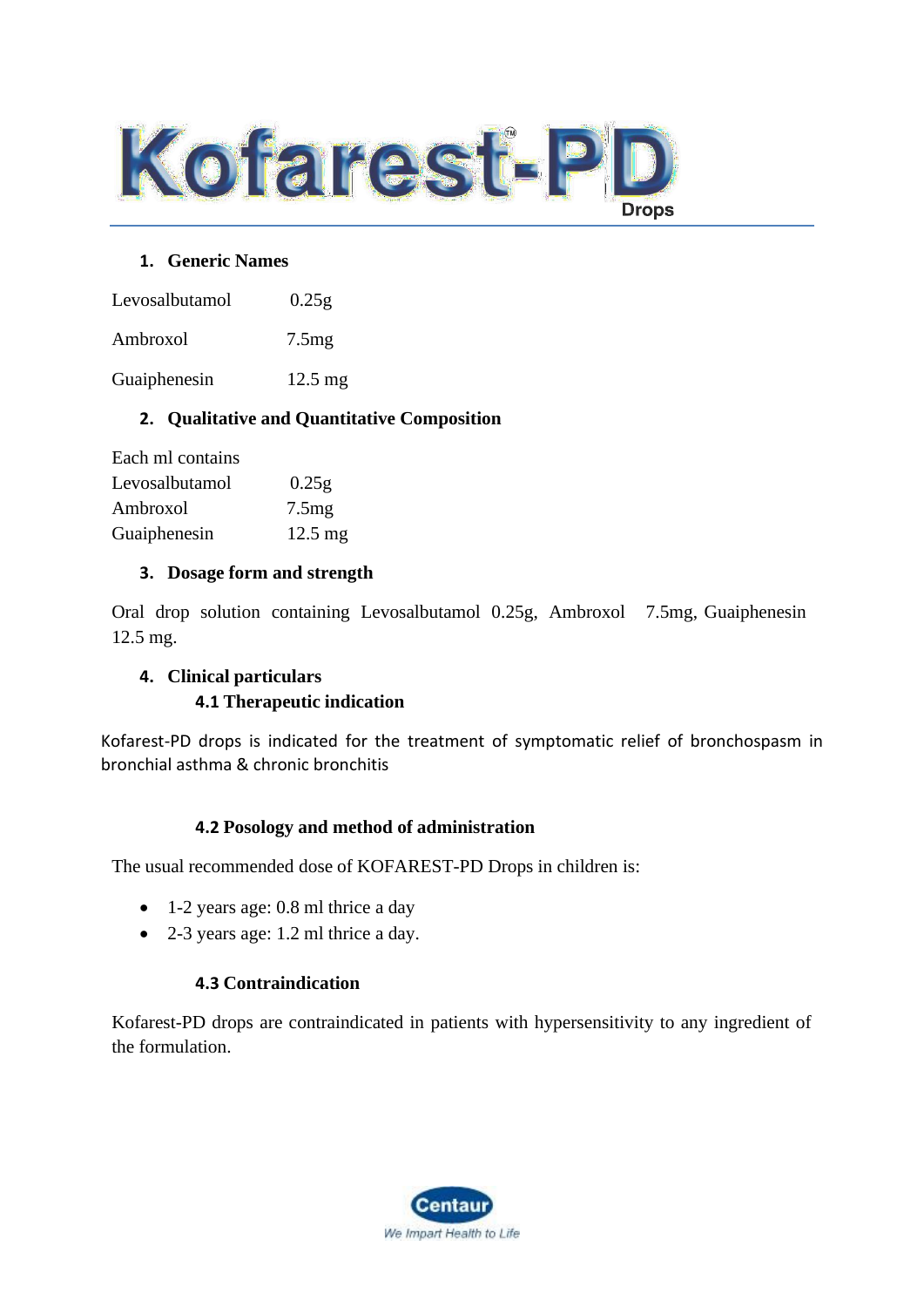## **4.4 Special warnings and precautions for use**

- While treating cough as a symptom, it is important to make every effort to determine and treat appropriately the underlying cause, such as a specific infection.
	- Caution should be observed while prescribing Kofarest-PD drops to children with hypertension, cardiovascular disease, uncontrolled juvenile diabetes mellitus, hyperthyroidism, and seizures or in patients who are unusually hypersensitive to sympathomimetic amines.

## **4.5 Drug interactions**

- Hypokalaemia with high doses of ß2 -agonists may result in increased susceptibility to digitalis induced cardiac arrhythmias.
- Hypokalaemia may be enhanced by concomitant administration of aminophylline or other xanthine, corticosteroids or by diuretic therapy.
- Other sympathomimetic bronchodilators or epinephrine should not be used concomitantly with salbutamol, since their combined effect on the cardiovascular system may be deleterious to the patient.
- Salbutamol should be administered with caution in patients being treated with monoamine oxidase (MAO) inhibitors or tricyclic antidepressants, since the action of salbutamol on the vascular system may be potentiated.

### **4.6 Use in special population**

- Pediatric: safe in children.
- Geriatric: Safety is not evaluated in elderly patients.
- Liver impairment: use with caution.
- Renal failure: use with caution.
- Pregnancy and lactation: Kofarest PD drops is not recommended for use in pregnant and lactating women unless absolutely necessary.

## **4.7 Effects on ability to drive and use machine**

Patients should be cautioned against engaging in activities requiring complete mental alertness, and motor coordination such as operating machinery until their response toKofarest PD drops is known.

### **4.8 Undesirable effects**

An adverse drug reaction includes Tachycardia, Palpitations, Hypoacusis, Vision blurred, Nausea, Vomiting, Drug ineffective, Drug hypersensitivity, Pneumonia, Medication error, Hear rate increased, Hypokalaemia, Tremor, Dizziness, Headache, Nervousness, Insomnia, Dyspnoea, Asthma, Pruritus, Thrombocytopenia, Eosinophilia, Cardiac flutter, Vascular malformation, Vertigo, Tinnitus, Eyelid edema, Diarrhoea, Chest pain, Chills, Hepatic function abnormal,

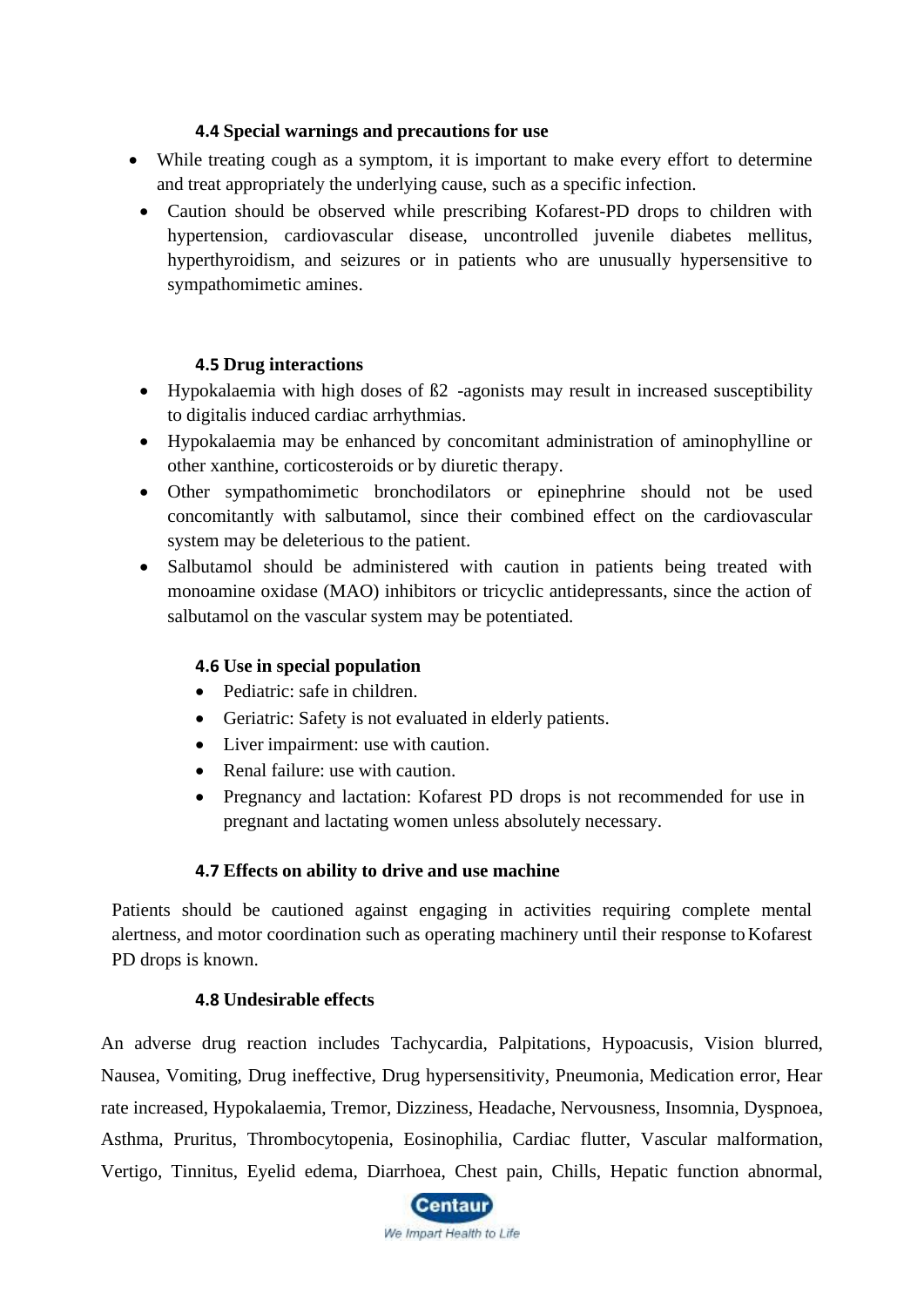Anaphylactic shock, Conjunctivitis, Infusion related reaction, Blood pressure increased, Decreased appetite, Pain in extremity, Dysuria, Genital erosion, Rash, Flushing, Anemia, Incorrect product administration duration, Accidental overdose, Muscle spasm, Vaginal haemorrhage, Prostatomegaly.

### **4.9 Overdose**

There is limited experience of overdose with Kofarest PD drops. Initiate generalsymptomatic and supportive measures in all cases of overdosages where necessary.

## **5. Pharmacological properties**

## **5.1 Mechanism of action**

- Activation of β2 adrenergic receptors on airway smooth muscle leads to the activation of adenylate cyclase and to an increase in the intracellular concentration of 3',5' cyclic adenosine monophosphate (cyclic AMP). The increase in cyclic AMP is associated with the activation of protein kinase A, which in turn, inhibits the phosphorylation of myosin and lowers intracellular ionic calcium concentrations, resulting in muscle relaxation. Levosalbutamol relaxes the smooth muscles of all airways, from the trachea to the terminal bronchioles. Increased cyclic AMP concentrations are also associated with the inhibition of the release of mediators from mast cells in the airways. Levosalbutamol acts as a functional agonist that relaxes the airway irrespective of the spasmogen involved, thereby protecting against all Broncho constrictor challenges.
- Ambroxol is a mucolytic agent. Excessive Nitric oxide (NO) is associated with inflammatory and some other disturbances of airways function. NO enhances the activation of soluble guanylate cyclase and cGMP accumulation. Ambroxol has been shown to inhibit the NO-dependent activation of soluble guanylate cyclase. It is also possible that the inhibition of NO-dependent activation of soluble guanylate cyclase can suppress the excessive mucus secretion; therefore it lowers the phlegm viscosity and improves the mucociliary transport of bronchial secretions.
- Guaifenesin may act as an irritant to gastric vagal receptors, and recruit efferent parasympathetic reflexes that cause glandular exocytosis of a less viscous mucus mixture. Cough may be provoked. This combination may flush tenacious, congealed mucopurulent material from obstructed small airways and lead to a temporary improvement in dyspnea or the work of breathing.

## **5.1 Pharmacodynamics properties**

• Like other bronchodilators, Levosalbutamol acts by relaxing smooth muscle in the bronchial tubes, and thus shortening or reversing an acute "attack" of shortness of breath or difficulty breathing.

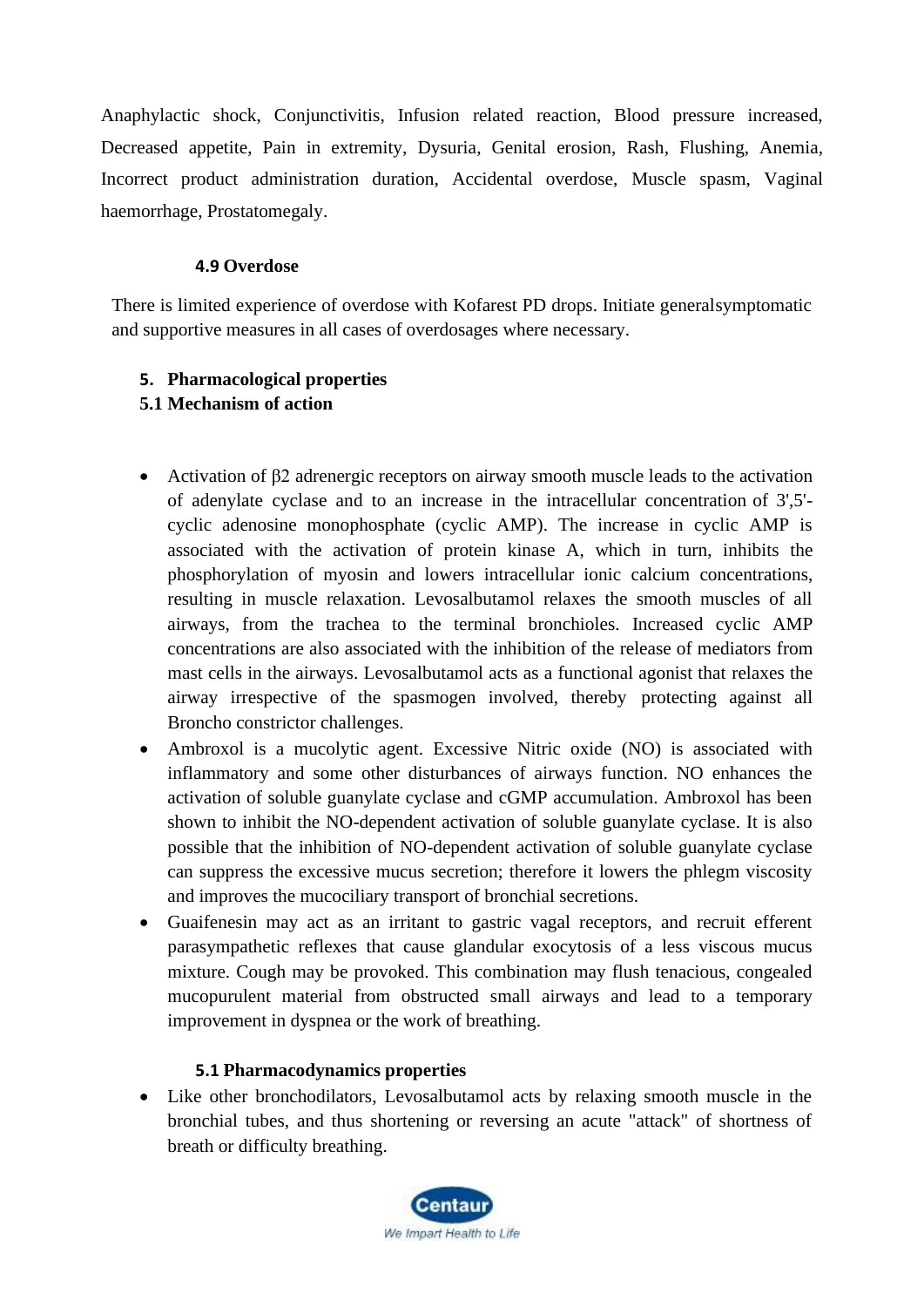• Guaifenesin is an expectorant which increases the output of phlegm (sputum) and bronchial secretions by reducing adhesiveness and surface tension. The increased flow of less viscous secretions promotes ciliary action and changes a dry, unproductive cough to one that is more productive and less frequent. By reducing the viscosity and adhesiveness of secretions, Guaifenesin increases the efficacy of the mucociliary mechanism in removing accumulated secretions from the upper and lower airway.

## **5.2 Pharmacokinetic properties**

- There is some systemic absorption of inhaled Levosalbutamol. After a single dose Levosalbutamol has a half-life of 3.3 hours. Levosalbutamol is rapidly excreted, mainly in the urine, as metabolites and unchanged drug; a smaller proportion is excreted in the faeces.
- Guaifenesin is well absorbed from the gastrointestinal tract. It is metabolised and then excreted in the urine.

## **6. Nonclinical properties**

## **6. 1 Animal Toxicology or Pharmacology**

NA.

## **7. Description**

**Levosalbutamol** is a short-acting sympathomimetic beta-2 adrenergic receptor agonist with bronchodilator activity. Its chemical name is 4-[(1*R*)-2-(*tert*-butylamino)-1-hydroxyethyl]-2- (hydroxymethyl)phenol and its chemical structure is:

Its empirical formula is  $C_{13}H_{21}NO_3$  $C_{13}H_{21}NO_3$  $C_{13}H_{21}NO_3$  and its molecular weight is 239.31 g/mol.

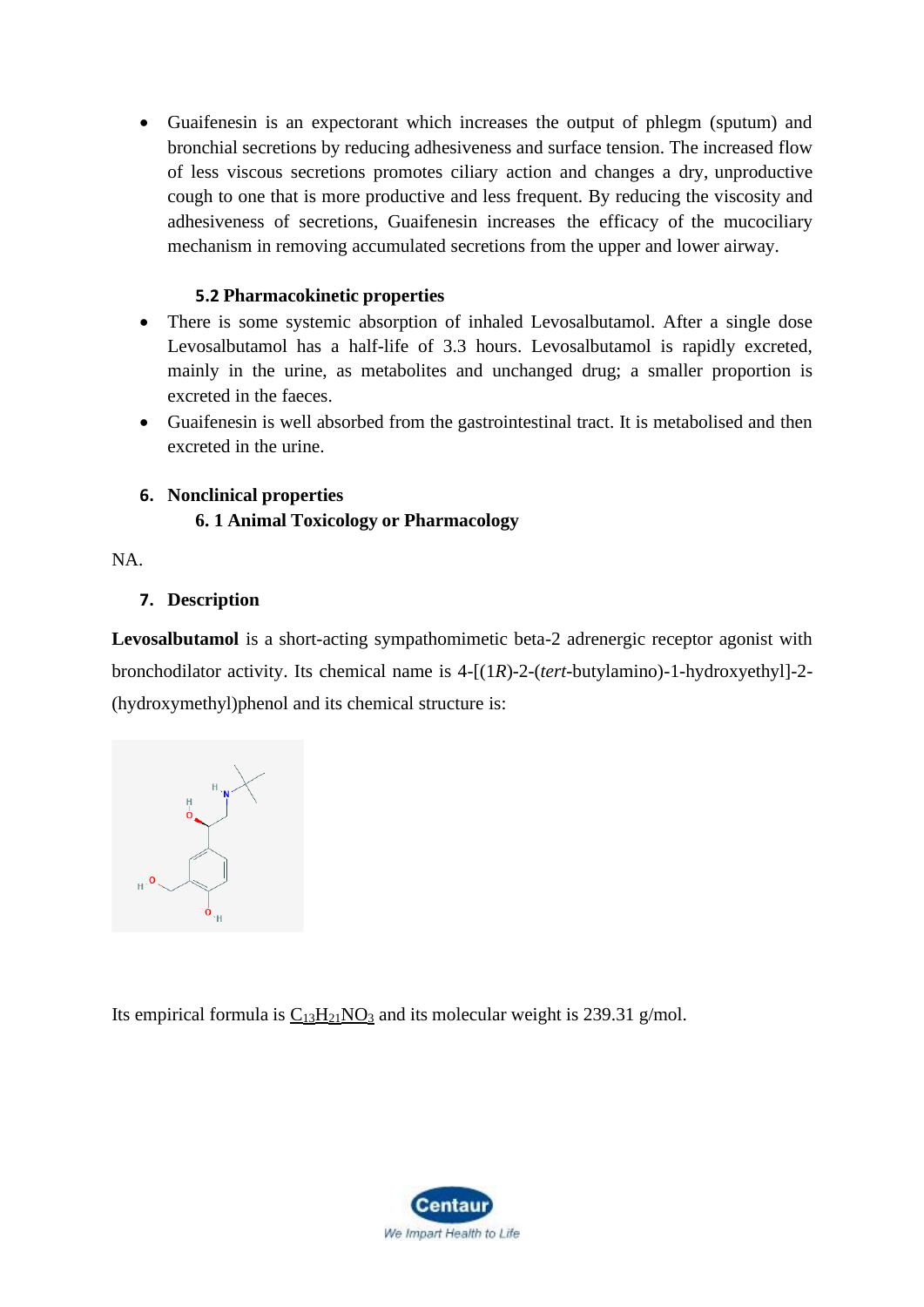**Ambroxol** belongs to a group of medications called mucolytics. Its chemical name is (1r,4r)- 4-{[(2-amino-3,5-dibromophenyl)methyl]amino}cyclohexan-1-ol hydrochloride and its structure is:



Its empirical formula is  $C_{13}H_{19}Br_2CIN_2O$  and its molecular weight is 414.56 g/mol.

**Guaiphenesin** is in a class of medications called expectorants. Its chemical name is 3-(2 methoxyphenoxy)propane-1,2-diol and its chemical structure is:



Its empirical formula is C10H14O4 and its molecular weight is 198.216 g/mol.

## **8. Pharmaceutical particulars 8.1 Incompatibilities**

There are no known incompatibilities.

#### **8.2 Shelf-life**

24 months.

#### **8.3 Packaging Information**

Kofarest-PD drops is available bottle of 15 ml with calibrated dropper.

#### **8.4 Storage and handling instructions**

Store below 25<sup>o</sup>c. Protect from light.

#### **9. Patient Counselling Information**

#### **9.1 Adverse Reactions**

Refer part 4.8